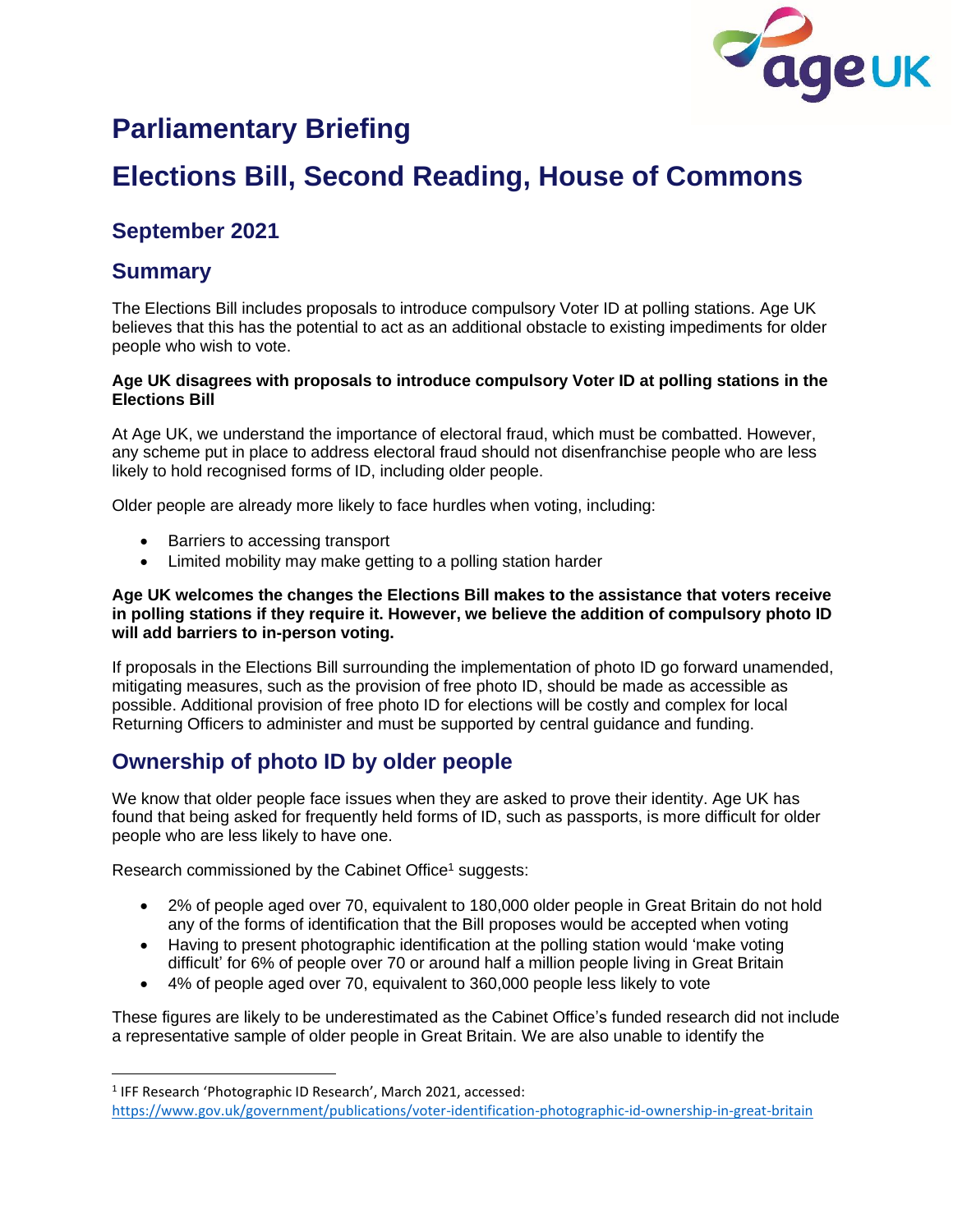

intersectional impact of this policy change on older people who are disabled, who are from different ethnic minority backgrounds or women.

#### **Personation fraud**

The Electoral Commission's record of instances of personation fraud in their annual reports on electoral fraud shows one case of unsuccessful attempted personation fraud in the past 4 years.

Increasing confidence in the integrity of the electoral system is important but with no evidence that personation fraud in the UK is widespread and evidence that in small pilots, over a hundred people were unable or unwilling to return to a polling station to present valid photo ID, it feels that the introduction of this security measure is disproportionate to the threat of personation fraud.

**Age UK believes that the proposals in the Elections Bill represent a sledgehammer to crack a nut.** 

## **Existing barriers to in-person voting for older people**

The British Election Study found that across the previous three General Elections, the likelihood of voting increased with age with turnout amongst over 75s in 2019 around 80%. Despite the high level of motivation to vote, we know that in-person voting is already difficult for some older people.

Existing barriers to in-person voting include:

- More than half of over 75s are disabled so experience the same difficulties with physical access, neurological impairment and sensory deprivation barriers that other disabled voters face.
- Over half of over 75s have not used the internet in the past 3 months so registering online, being made aware of changes to voting arrangements and access to information from their council or political parties will be difficult.
- 1 in 6 of over 80-year-olds have dementia and that can lead to presumptions being made on their behalf by family members or professional carers that they should not register to vote even when on the day, they may have the capacity to exercise their vote.
- Those living in care homes may struggle to register to vote without support from the care home manager, and they will not have access to individual utility bills and other such evidence of their residence if this is required as a form of identification.
- Older people are likely to face barriers to accessing transport and limited mobility which make getting to a polling station much harder.
- Older people often provide care to spouses and other family members which can make leaving the house, even for short periods, difficult to arrange.

## **Mitigation against disenfranchisement**

If the proposals to require photo ID are implemented, the Government need to put in place safeguarding measures to ensure no individual is disenfranchised by circumstances where they do not have the required documentation or cannot travel to an electoral office to confirm their identity.

#### **Should the Bill proceed without any amendments to mandate photo ID at elections, we believe the Government should implement:**